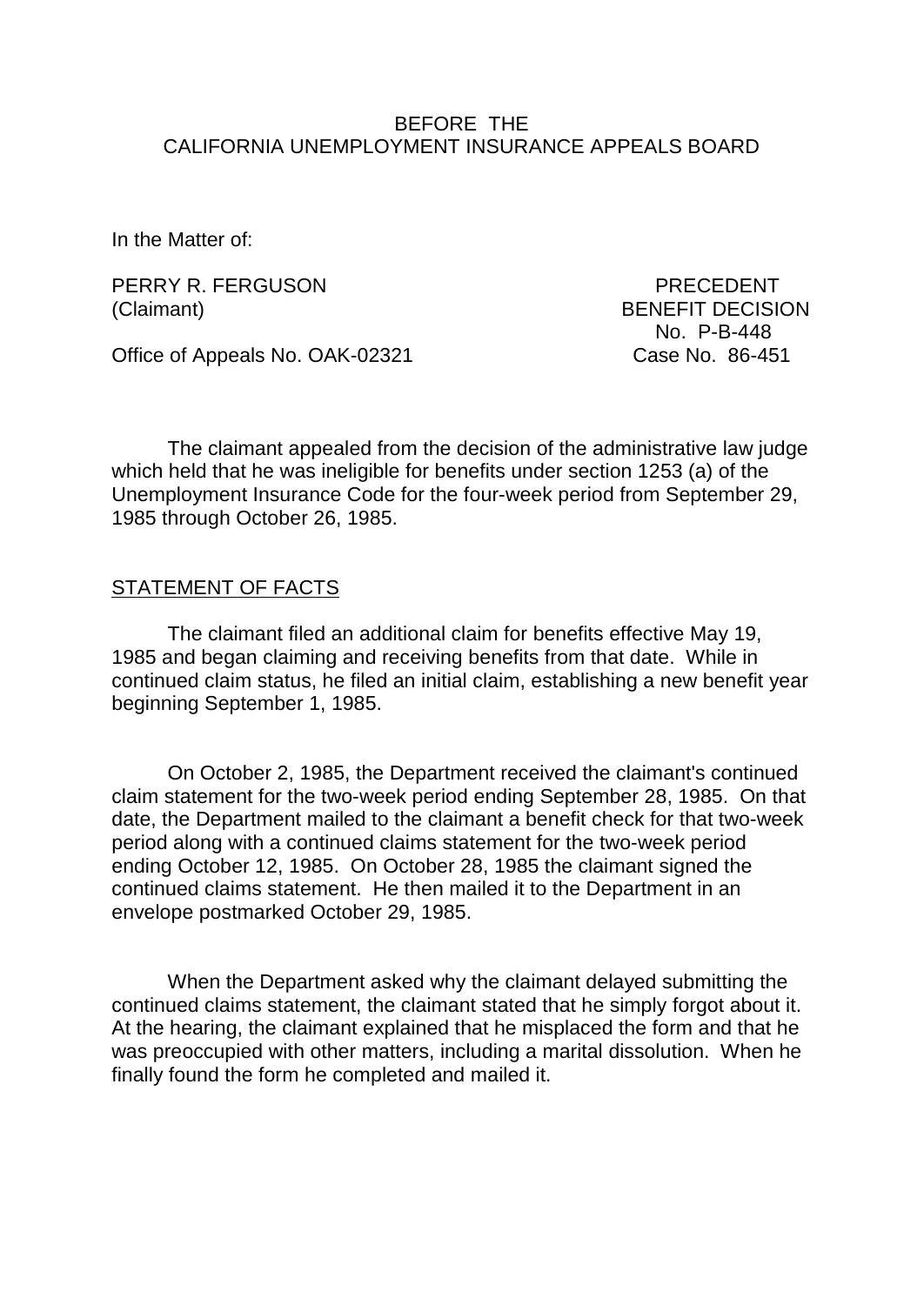The Department determined that the claimant did not have good cause for the delay in filing his continued claims statement, and reopened his claim effective to the nearest Sunday to October 29, 1985, the date the claim for October 12 was submitted. Thus, the claimant was denied benefits not only for the two weeks for which he was late but also the two-week period between that time and the time he submitted his claim form.

# REASONS FOR DECISION

Section 1253 (a), Unemployment Insurance Code, provides an individual is eligible for unemployment benefits with respect to any week only if the individual files a claim for that week in accordance with authorized regulations.

The authorized regulations of the Unemployment Insurance Code are set forth in Title 22 of the California Administrative Code.

Section 1326-6(c), Title 22, California Administrative Code, provides that in order to maintain eligibility for benefits during a continuous period of unemployment, an individual shall file continued claims at intervals of not more than two weeks, or such other interval as the Department shall require, unless good cause for the delay in filing the continued claim is shown.

In the present case, although the continued claim statement is dated October 28, the envelope in which it was mailed is postmarked October 29, 1985. Therefore, we must assume that it was mailed on that date. The claim was for the two-week period ending October 12, 1985. Fourteen days past that date would have been October 26, 1985, a Saturday.

Section 6707 of the Government Code provides:

"When the last day for filing any instrument or other document with a state agency falls upon a Saturday or holiday, such act may be performed upon the next business day with the same effect as if it had been performed upon the day appointed."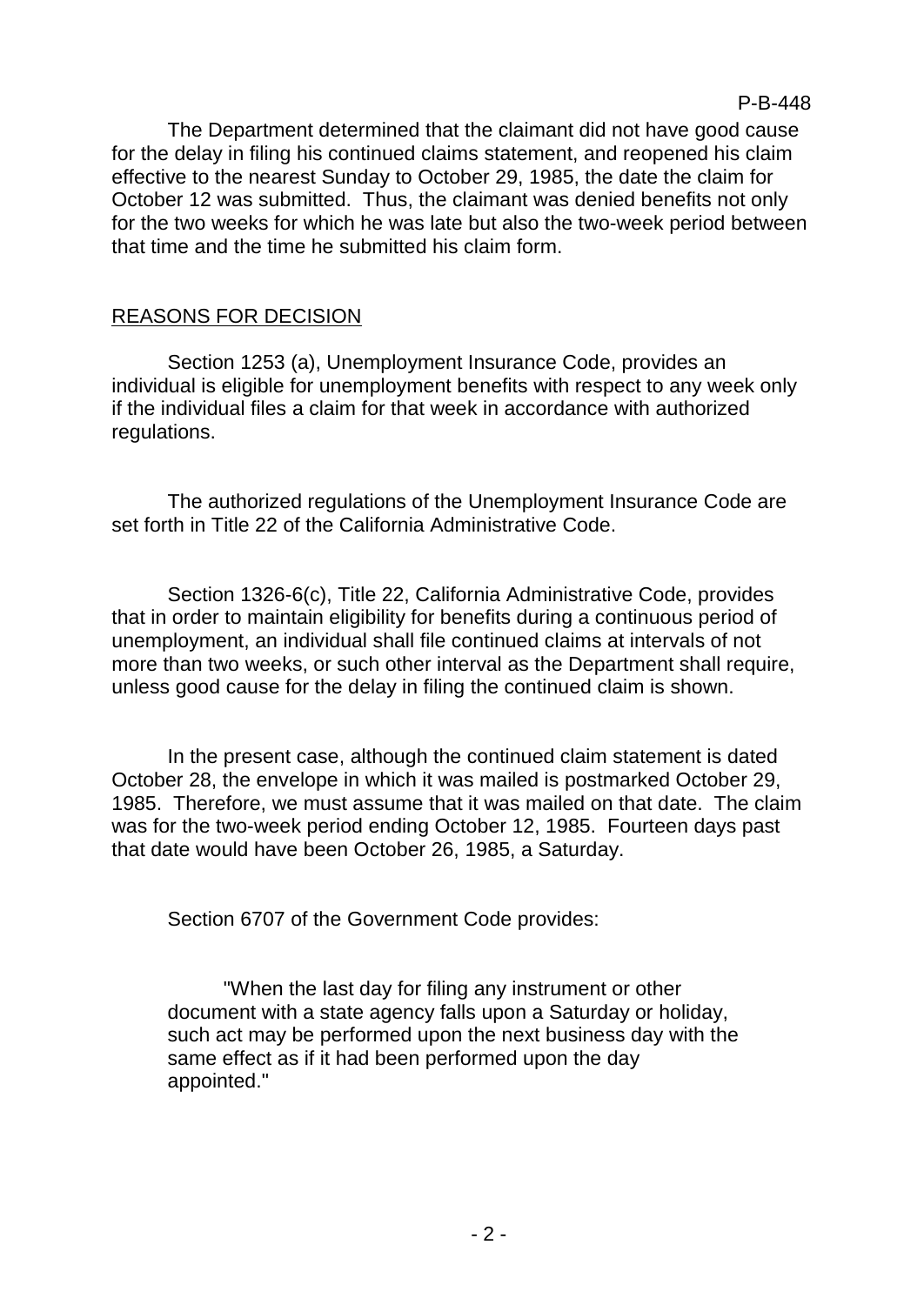#### P-B-448

As the final day for the claimant to submit timely his continued claims statement fell on a Saturday, in accordance with the above-cited Government Code section, he had until the next business day to submit the form, in this case October 28, 1985. As the form was not submitted until October 29, it was not timely.

We now consider whether the claimant had good cause for the untimely submission.

Good cause for late filing includes mistake, inadvertence, surprise, or excusable neglect, but does not include negligence, carelessness, or procrastination (section 1326-10, Title 22, CAC).

In Appeals Board Decision No. P-B-84, the California Unemployment Insurance Appeals Board held that claimants who do not attend to their claims with reasonable diligence may have their right to claim benefits cut off. This includes the forgetful, careless, procrastinating or otherwise imprudent claimant who overlooks, neglects, or disregards the responsibilities of a benefit claimant. In evaluating good cause we consider both the reasons (if any) for the delay and the length of the delay. Normally, the longer the delay, the more substantial must be the reason shown.

Here, the claimant stated that he was distracted because of personal events and misplaced his continued claims statement. When he found it, he completed it and mailed it. However, there is nothing to indicate that the claimant acted with care or diligence in attending to his claim. He was apparently the person who misplaced the claim form. He did not act promptly to locate it. Nor did he contact the Department to obtain a replacement. Inasmuch as the claimant did not show any care, we find that he did not have good cause for the delay in filing his continued claim despite the minimal nature of the delay.

We will now consider the claimant's contention that, even if he did not have good cause for the delay in filing, he should not be penalized for the two weeks immediately following, weeks for which his claim would have been timely.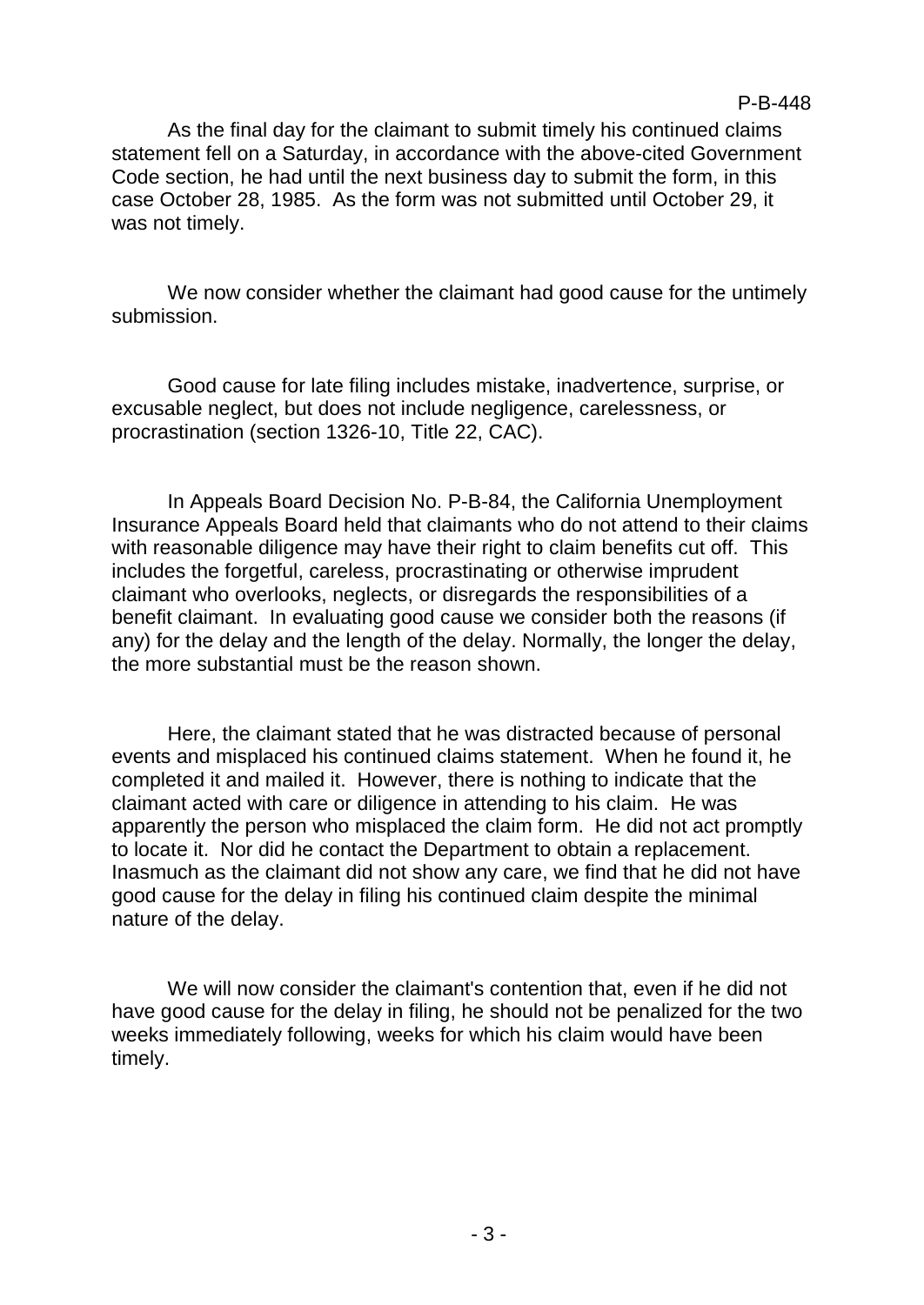The Department's determination held the claimant ineligible for a four-week period. Benefits were denied for the first two weeks because the claimant did not have good cause for the delay in filing, and for the second two weeks because the Department treated the claimant's delayed filing as a reopened claim and a request for backdating the reopened claim to the Sunday following the two-week period for which he was late. Using this approach, the request for backdating was considered on the same facts as was the delayed filing. As no good cause was found for the delay, good cause was automatically not found for backdating, and the claimant was held ineligible for the interim two weeks as well.

It follows that the Department did not consider the claimant to have been in continued claim status for the second two-week period, but that he had abandoned his claim. The Department representative testified at the hearing that when a claimant fails to maintain contact with the Department through the timely submission of claim forms, that the claim will be reopened effective to the nearest Sunday that the claimant resumes contact. Thus, the issue is presented whether the statute and regulations authorize the action that the Department took with respect to the interim weeks, weeks for which the claimant would have timely claimed but for the fact that the Department treated the claimant's untimely submission for the prior two weeks as an application to reopen.

Section 1326-5 of Title 22, California Administrative Code, supports the action of the Department in this case. In pertinent part it provides:

"(a) 'Reopened claim' means an application which certifies to the beginning date of a period of unemployment; . . . (2) Which follows any of the following: (A) A period of one or more weeks for which the claimant failed to file a continued claim or partial claim and during which the claimant did not perform services in employment."

If the regulation is consistent with the statute, the claimant was correctly denied benefits for the entireperiod. We will now consider whether this regulation correctly implements the statute. Section 100 of the code provides in part as follows: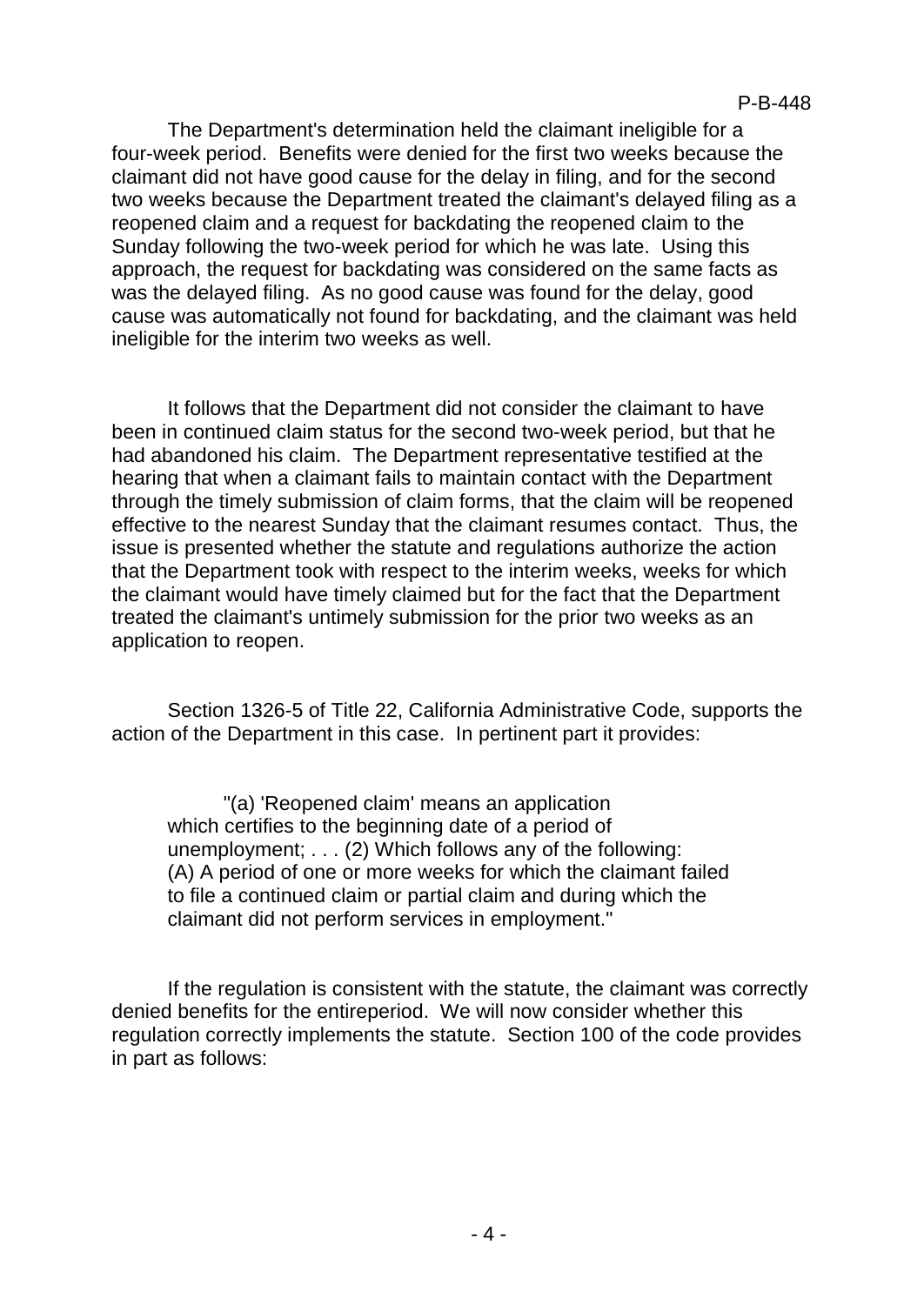"The Legislature . . . declares that in its considered judgment the public good and the general welfare of the citizens of the State require the enactment of this measure under the police power of the State, for the compulsory setting aside of funds to be used for a system of unemployment insurance providing benefits for persons unemployed through no fault of their own, and to reduce involuntary unemployment and the suffering caused thereby to a minimum."

The purpose of the program of unemployment compensation is to alleviate the burden on the unemployed resulting from indigence due to involuntary unemployment through no fault of the claimant, and to reduce unemployment and suffering caused thereby to a minimum (California Portland Cement Company v. California Unemployment Insurance Appeals Board (1960), 178 Cal.App.2d 263). The objective is to reduce the hardships incidental to unemployment, and that the program is to be administered informally without resort to technicalities that might deprive the unsophisticated applicant of his or her right to benefits (Gibson v. California Unemployment Insurance Appeals Board (1973), 9 Cal.3d 494). In California Employment Commission v. Butte County Rice Growers Association (1944), 25 Cal.2d 624, the court stated that the purpose of provisions for unemployment insurance contributions is broader than the mere raising of revenue, and therefore such provisions should not be narrowly construed in defeat of the law's beneficent purpose, and exceptions not clearly justified by their language should not be engrafted upon them by judicial interpretation.

It is well settled that the rule-making power granted to an agency may not be so exercised as to alter or amend the statute or enlarge or impair its scope (California Employment Commission v. Butte County Rice Growers Association, supra; Whitcomb Hotel, Inc. v. California Employment Commission (1944), 24 Cal.2d 753; La Societe Francaise de Bienfaisance Mutuelle v. California Employment Commission (1943), 56 Cal.App.2d 534).

In Precedent Decision No. P-B-84, the Appeals Board held that it is well established that a tribunal of appropriate jurisdiction is empowered to set aside an administrative regulation which is improper in the sense that it is not in accordance with constitutional or general law or the specific statutory enactment it purports to implement. The Board stated that it is equally well established that such a tribunal may set aside a regulation which is arbitrary, unreasonable or discriminatory, because such a regulation is, in the legal use of the term, an abuse of administrative discretion and, accordingly, an unlawful exercise of administrative power (also see Appeals Board Decision No. P-D-434).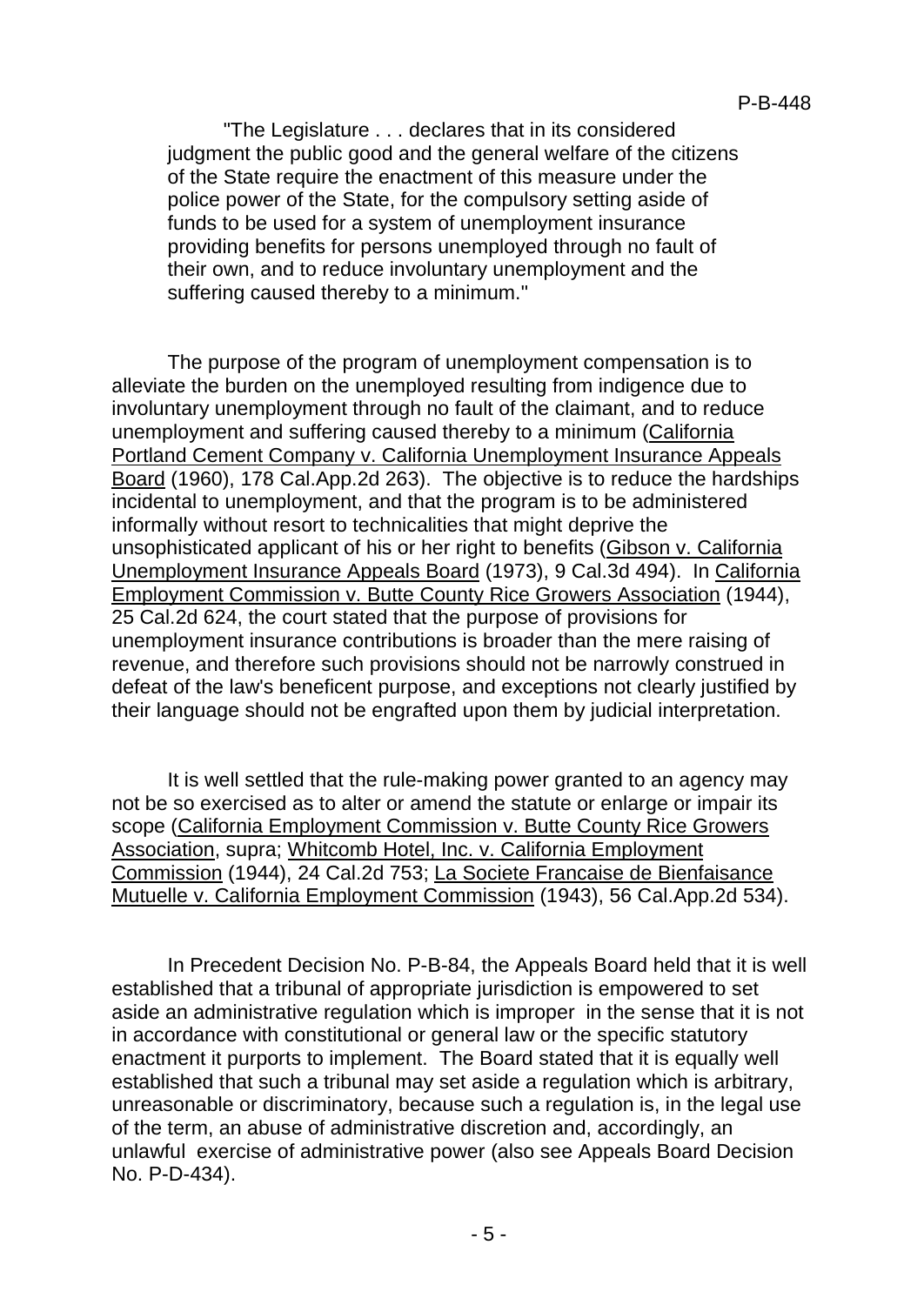The intent of the Department in promulgating regulations such as section 1326-5 and others, prescribing the procedures for filing for and claiming benefits, is to help insure the prompt payment of benefits to claimants who attend to their claims with reasonable diligence. Because the right to claim benefits must at some point in time be brought to an end if eventual clogging of the claims process by a congestion of stale claims is to be avoided, another purpose is to cut off the right to claim benefits of claimants who have not attended to their claims with reasonable diligence (Appeals Board Decision No. P-B-84). However, it is not the purpose of these particular regulations to address the fundamental questions of whether or not a claimant is entitled to benefits. These regulations are strictly procedural in nature and designed to expedite the claims-taking process.

Here, the claimant filed his continued claims statement one day past the date on which the Department would have accepted it as timely. Had he filed it on the day before, the Department would not have questioned his entitlement for those two weeks and for the succeeding two weeks. However, the claim was not submitted in a timely fashion and, as we have already noted, the claimant did not in this particular instance establish good cause for the delay. Nevertheless, it does not follow that the claimant should also be denied benefits for the succeeding two weeks. He was not late for those weeks. There is nothing to indicate that he did not intend to claim benefits for those two weeks. The Department's purposes in promulgating these procedural regulations do not apply to these weeks. Nor can we discern any reason for denying the claimant benefits for those weeks except for the regulation itself.

Section 1326-5(a)(2)(A) is an unacceptably rigid construction of sections 1253(a) and 1326 of the code which tends to defeat rather than further the purposes of the Unemployment Insurance Code as expressed in section 100 of the code. It is apparent to us that section 1326-5(a)(2)(A) is arbitrary and capricious and an unlawful exercise by the Department of its rule-making authority. Therefore, we declare that regulation invalid to the extent that it would deny continued claim status to claims which are filed during a period of unemployment and there is a short break in claim status in which the claimant was not employed.